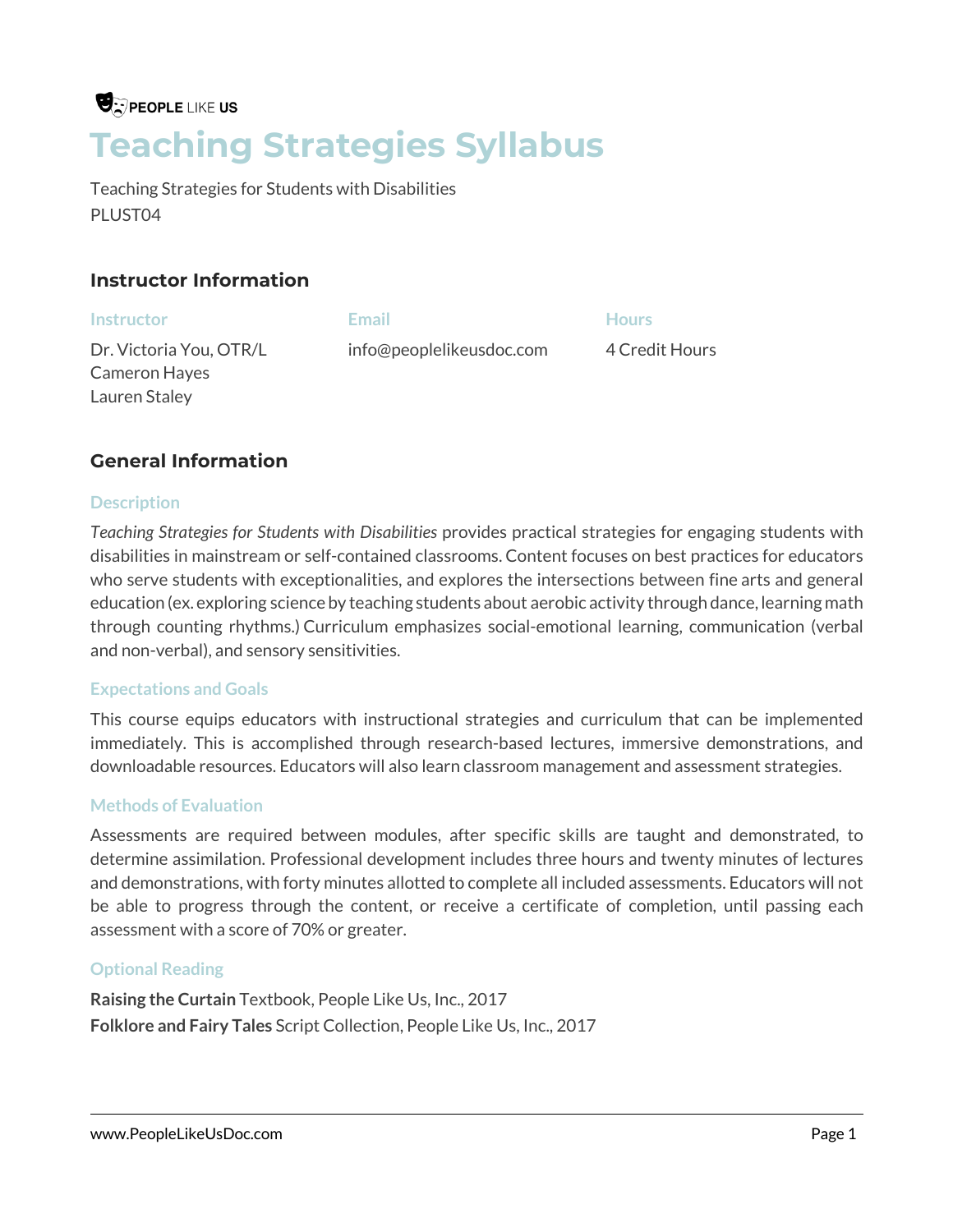|    | <b>Topic</b>                                      | <b>Resources</b>                                                     | <b>Assessment</b> |
|----|---------------------------------------------------|----------------------------------------------------------------------|-------------------|
| 01 | Introduction                                      | Course Workbook                                                      |                   |
| 02 | Intersecting Education and the<br>Performing Arts |                                                                      | X                 |
| 03 | Language & Definitions                            |                                                                      | $\mathsf{X}$      |
| 04 | <b>Equity and Differentiation</b>                 |                                                                      | $\mathsf{x}$      |
| 05 | <b>Preparing Yourself</b>                         | Self-Regulation Strategies, Curated<br>Playlists                     | X                 |
| 06 | Maintaining Structure & Including<br>Variety      | Lesson Plans, Rehearsal Social<br>Story, Identity Web                | $\mathsf{X}$      |
| 07 | Scheduling Silence & Utilizing Wait<br>Time       | <b>Shape Breathing</b>                                               | $\mathsf{X}$      |
| 08 | <b>Scaffolding Content and Directions</b>         |                                                                      | X                 |
| 09 | Levels of Assistance                              | Levels of Assistance Chart                                           | X                 |
| 10 | <b>Using Social Stories</b>                       | <b>Four Illustrated Social Stories</b>                               | X.                |
| 11 | Choice Making & Learned Helplessness              | Twenty-One Choice Boards, Red-<br><b>Green-Yellow Choice Cutouts</b> | $\mathsf{X}$      |
| 12 | Incorporating Non-Traditional Text                |                                                                      | X                 |
| 13 | <b>Emphasizing SEL</b>                            | Body Language Charades, Emotion<br>Cutouts                           | X                 |
| 14 | A Model for Building Trust                        | <b>Trust Inventory</b>                                               | $\mathsf{X}$      |
| 15 | Patience with Participation                       |                                                                      | $\mathsf{X}$      |
| 16 | <b>Recognizing Sensory Differences</b>            | Visual Aid, Energy-Specific Playlists,<br><b>Sensory Summary</b>     | X                 |
| 17 | <b>Best Practices for Virtual Classes</b>         |                                                                      | X                 |
| 18 | Conclusion                                        |                                                                      |                   |

## **Additional Resources**

**Strategies Workbook** Summaries and Action Steps **Behavior as Communication** Workbook, People Like Us, Inc., 2021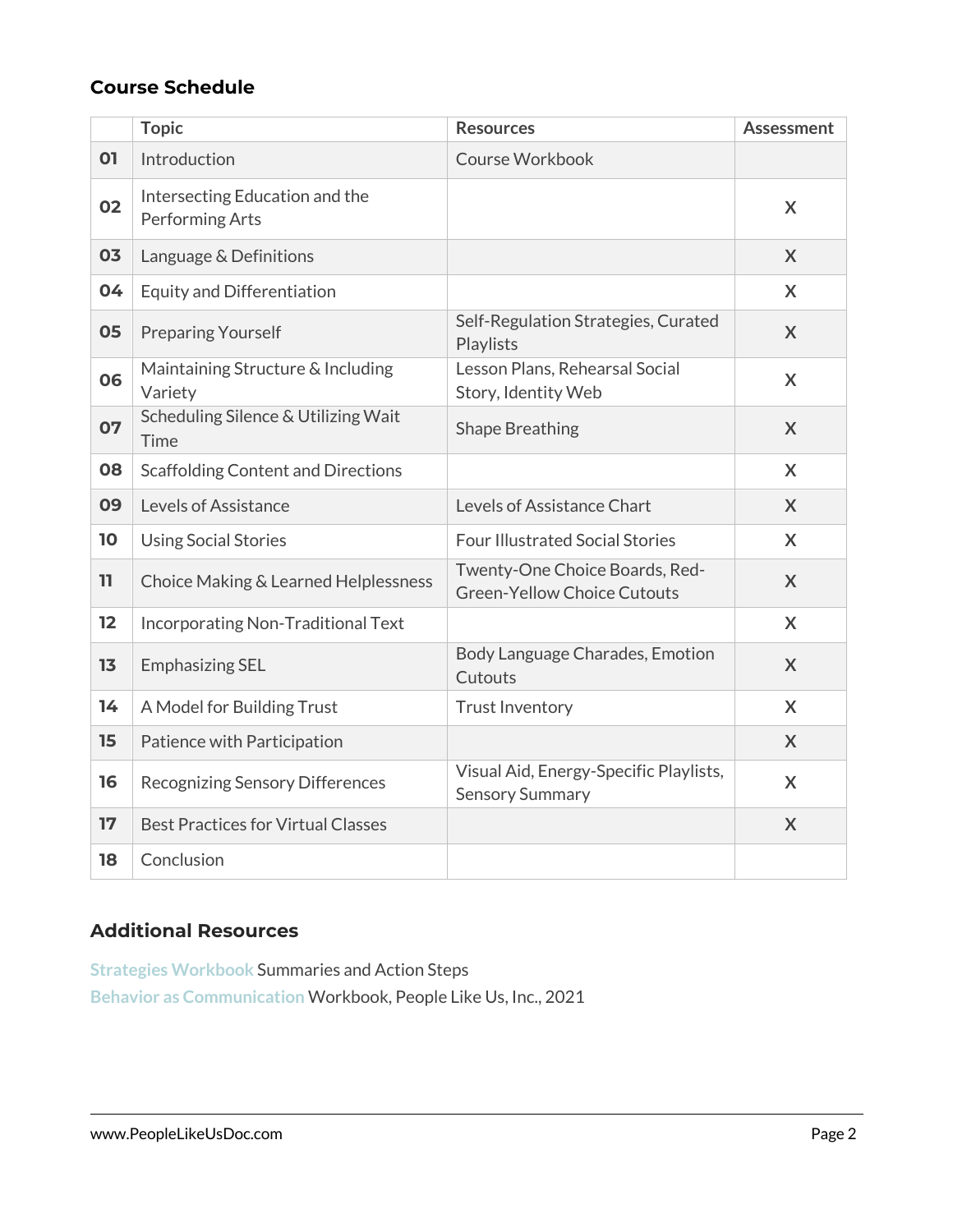# $\bigcirc$  people like us **Teaching Theater Syllabus**

Teaching Theater to Students of Varied Abilities PLUTH06

## **Instructor Information**

**Instructor Email Hours** Sydney Prewitt, M.S., CCC-SLP Davis Joyner Lauren Staley info@peoplelikeusdoc.com 6 Credit Hours

## **General Information**

#### **Description**

*Teaching Theater to Students of Varied Abilities* emphasizes social-emotional learning, literacy, self-efficacy, independence, collaboration, and synthesizing personal experience into art. Educators will learn how to develop their student's self and social awareness through putting on a production. The course's first section focuses on best practices and theory, while the following section teaches twenty-nine activities educators can use with their students who have developmental differences.

#### **Expectations and Goals**

This course is indented for SLP, Fine Art, and ESE professionals. Educators will gain instructional strategies and curriculum that can be used immediately. This is accomplished through research-based lectures, immersive demonstrations, and downloadable resources. Educators will also learn classroom management and assessment strategies.

#### **Methods of Evaluation**

To determine assimilation, assessments are required between modules after specific skills are taught and demonstrated. Professional development includes five hours and forty minutes of lectures and demonstrations. The remaining time is allotted to complete all assessments. Educators will not be able to progress through the content, or receive a certificate of completion, until passing each assessment with a score of 70% or greater.

#### **Optional Reading**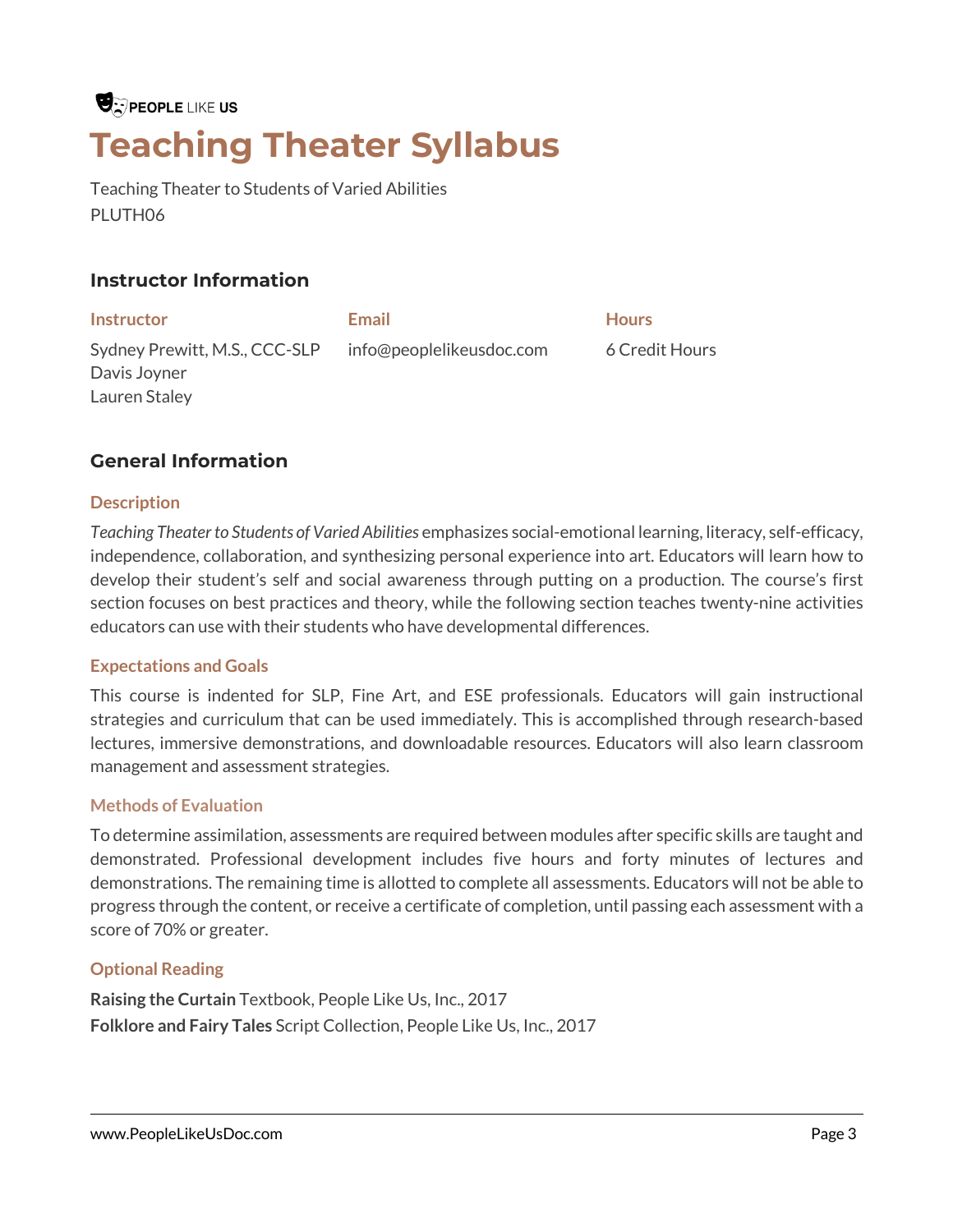|    | <b>Topic</b>                            | <b>Resources</b>                                                            | <b>Assessment</b> |
|----|-----------------------------------------|-----------------------------------------------------------------------------|-------------------|
| 01 | Introduction                            | <b>Course Workbook</b>                                                      |                   |
| 02 | <b>Benefits of Theater</b>              |                                                                             | X                 |
| 03 | Language & Definitions                  |                                                                             | X                 |
| 04 | <b>Structuring Your Lesson</b>          | Lesson Plans, Guide to the Theater,<br><b>Visual Aids</b>                   | X                 |
| 05 | Sensory-Sensitive Warm-ups              | <b>Sensory Summary</b>                                                      | X                 |
| 06 | <b>Improv and Choice Making</b>         | Twenty-One Choice Boards                                                    | X                 |
| 07 | Choosing a Script                       | Casting Guide, Original Script                                              | X                 |
| 08 | Read-Throughs                           | Red-Green-Yellow Choice Cutouts                                             | X                 |
| 09 | Interacting with Your Script            | Coloring Book, Audience Guide, Craft<br>Designs, Illustrated Social Stories | X                 |
| 10 | <b>Memorization Strategies</b>          |                                                                             | X                 |
| 11 | <b>Connecting with Your Script</b>      | <b>Connection Questions</b>                                                 | X                 |
| 12 | Partnering with TAs                     | Levels of Assistance Chart                                                  | X                 |
| 13 | Pantomime                               | <b>Pantomime Scenes</b>                                                     | X                 |
| 14 | <b>Character Development</b>            | <b>Identity Web</b>                                                         | X                 |
| 15 | <b>Collection of Theater Activities</b> |                                                                             | X                 |
| 16 | <b>Introduction Game</b>                | <b>Identity Web</b>                                                         | X                 |
| 17 | The Museum                              |                                                                             | X                 |
| 18 | Penguin and the Bear Tag                |                                                                             | X                 |
| 19 | Upstage, Downstage                      | <b>Stage Diagram</b>                                                        | X                 |
| 20 | Mirror, Mirror                          |                                                                             | X                 |
| 21 | <b>Character Charades</b>               | <b>Character Slips</b>                                                      | X                 |
| 22 | Simon Says                              | Movement Card, Playlist                                                     | X                 |
| 23 | <b>Gift Giving</b>                      | <b>Gift Choice Board</b>                                                    | X                 |
| 24 | <b>Discovering Levels</b>               |                                                                             | X                 |
| 25 | I Like, We Like                         | Things I Like Choice Board                                                  | X                 |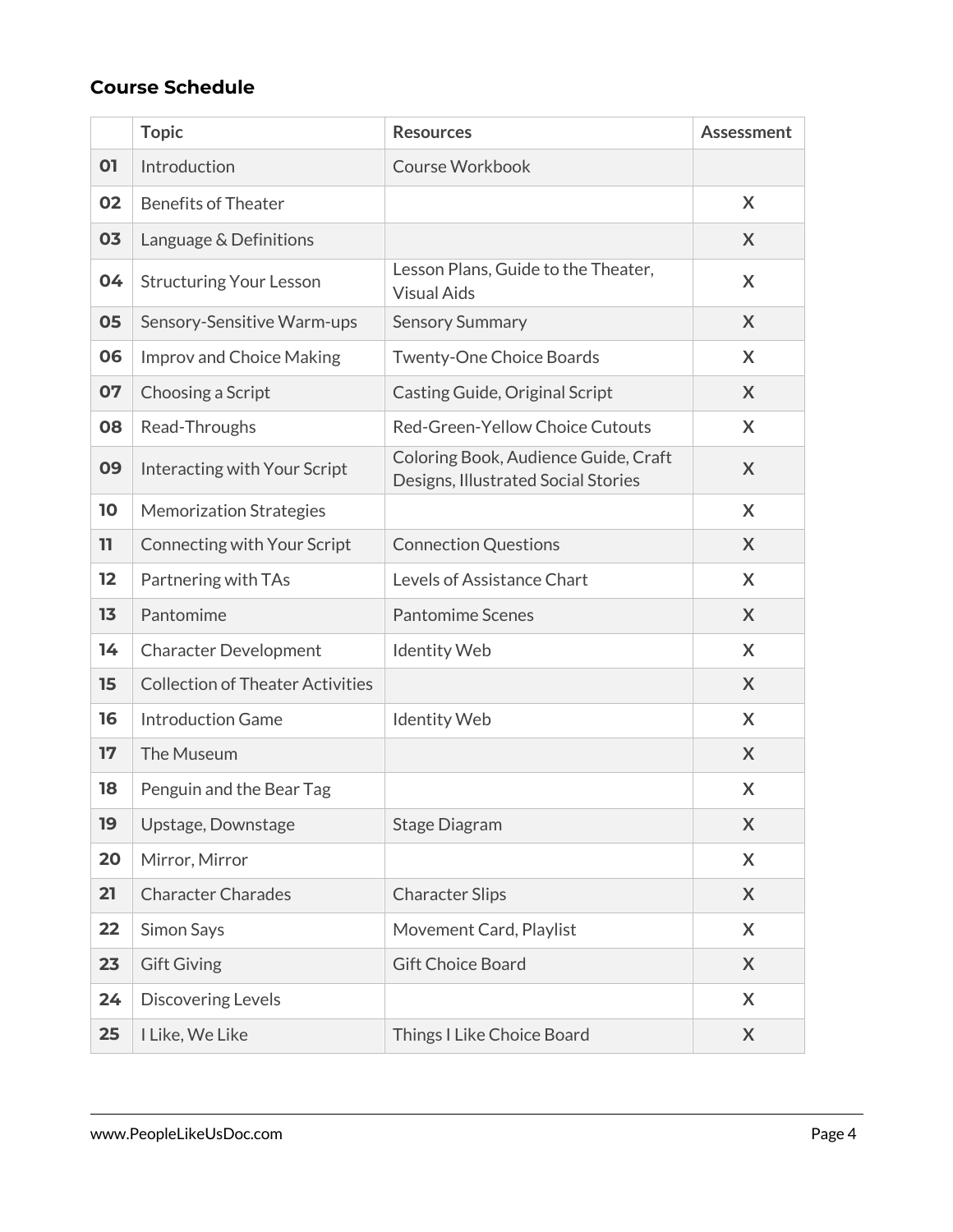| 26 | Zip, Zap, Zop                  |                                                         | X |
|----|--------------------------------|---------------------------------------------------------|---|
| 27 | Match the Sound                |                                                         | X |
| 28 | New Paces, New Faces           | <b>Character Choice Board</b>                           | X |
| 29 | <b>Close and Count</b>         |                                                         | X |
| 30 | <b>Staring Contest</b>         |                                                         | X |
| 31 | Snapshot                       |                                                         | X |
| 32 | <b>Exploring Emotion</b>       | Emotion<br>Slips,<br>Emotion<br>Diagram<br>Illustration | X |
| 33 | Pass the Applause              |                                                         | X |
| 34 | I Am a Statue                  |                                                         | X |
| 35 | Pause and Play                 | Location and Character Choice Boards                    | X |
| 36 | <b>Compliment Game</b>         |                                                         | X |
| 37 | <b>Using Poetry</b>            | <b>Collection of Poems</b>                              | X |
| 38 | Imagination & Relaxation       | <b>Visualization Script, Playlist</b>                   | X |
| 39 | <b>Dramatic Play</b>           | Lesson Plan                                             | X |
| 40 | Mutter and Move                | Movement Choice Board                                   | X |
| 41 | The Interview                  | <b>Interview Action List</b>                            | X |
| 42 | Wardrobe Change                |                                                         | X |
| 43 | <b>Identity Web Monologues</b> | Identity Web. Monologue Template                        | X |
| 44 | Round of Applause              | <b>Curtain Call Choice Board and Playlist</b>           | X |
| 45 | Conclusion                     |                                                         |   |

## **Additional Resources**

**Theater Workbook** Summaries, Lesson Plans, and Key Points **Behavior as Communication** Workbook, People Like Us, Inc., 2021 **PLU's Red Riding Hood** Musical Script and Score, People Like Us, Inc., 2021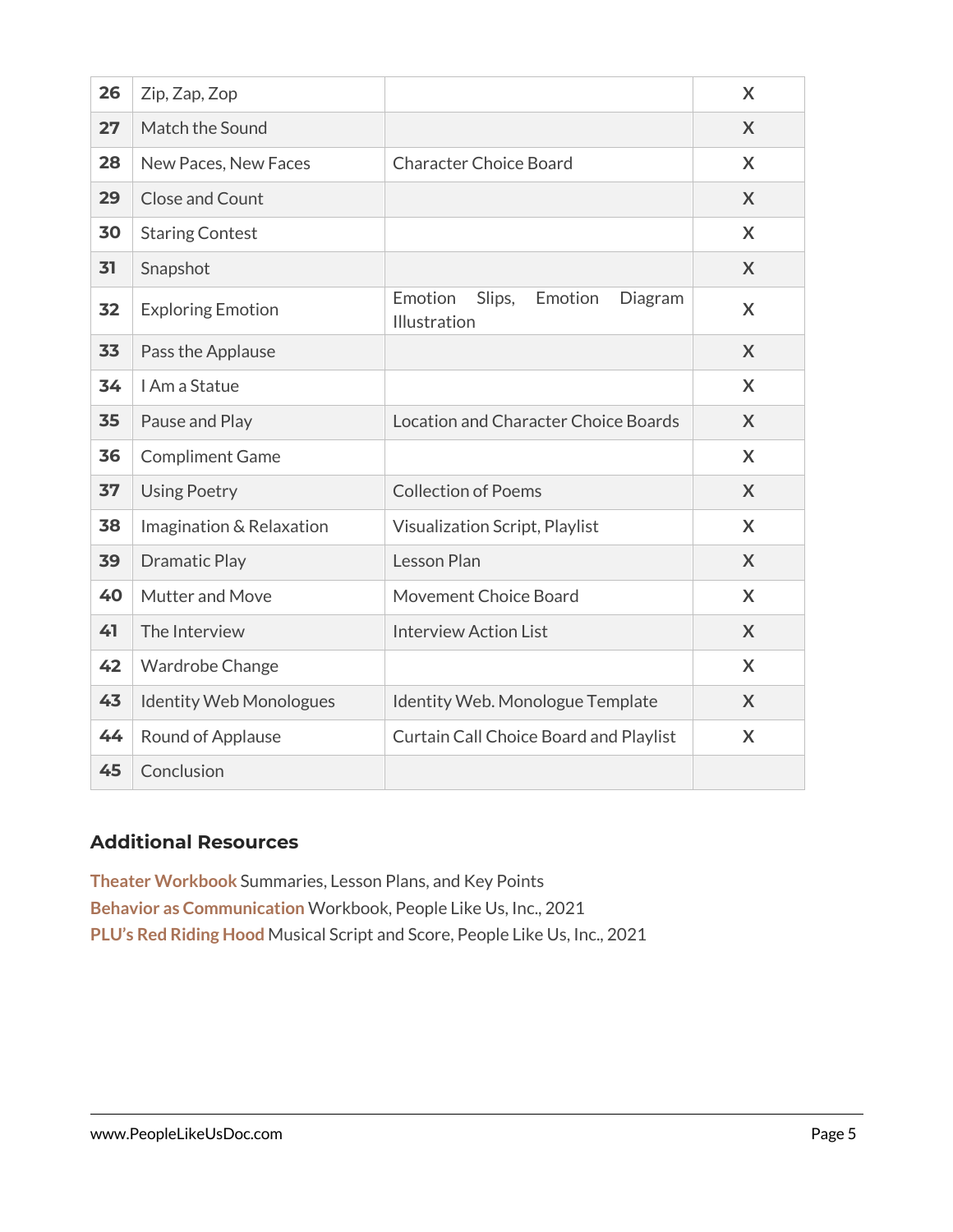# **U**: PEOPLE LIKE US **Teaching Music Syllabus**

Teaching Music to Students with Exceptionalities PLUMU05

## **Instructor Information**

| <b>Instructor</b> | <b>Email</b>             | <b>Hours</b>   |
|-------------------|--------------------------|----------------|
| Kristi Brown      | info@peoplelikeusdoc.com | 5 Credit Hours |
| Maria Swann       |                          |                |

## **General Information**

### **Description**

Sean Holland

*Teaching Music to Students with Exceptionalities* prepares educators to develop their student's active listening, speech development, self-regulation, and critical thinking through music education. The first section of this course explores how to conceptualize, organize, analyze, and refine artistic technique, while the second half of the curriculum teaches twenty activities that put the previously named skills into practice.

#### **Expectations and Goals**

This course is indented for SLP, Fine Art, and ESE professionals. Participants will gain practical strategies and lesson plans that can be implemented immediately. This is accomplished through research-based curriculum, immersive demonstrations, and downloadable resources. Educators will also learn classroom management and assessment strategies.

#### **Methods of Evaluation**

Assessments are required between modules, after specific skills are taught and demonstrated, to determine assimilation. This professional development includes four and a half hours of lectures and demonstrations, with the remaining time allotted for completing the included assessments. Educators will not be able to progress through the content, or receive a certificate of completion, until passing each assessment with a score of 70% or greater.

## **Optional Reading**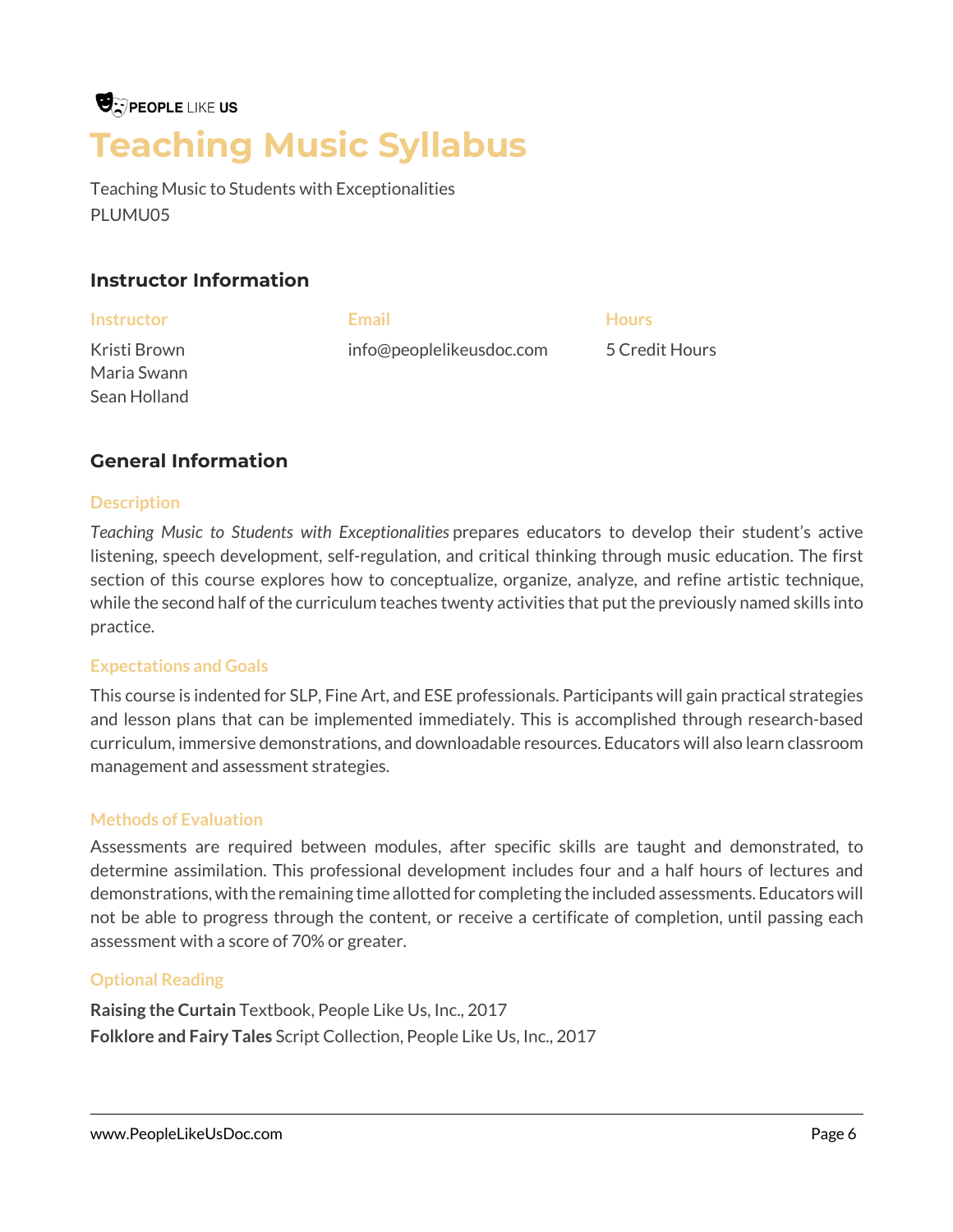|    | <b>Topic</b>                           | <b>Resources</b>                            | <b>Assessment</b> |
|----|----------------------------------------|---------------------------------------------|-------------------|
| 01 | Introduction                           | <b>Course Workbook</b>                      |                   |
| 02 | <b>Benefits of Music Education</b>     |                                             | X                 |
| 03 | Language & Definitions                 |                                             | X                 |
| 04 | <b>Structuring Your Lesson</b>         | Lesson Plans, Dynamic<br>Cards, Visual Aids | X                 |
| 05 | Sensory-Specific Warm-ups              | Sensory Summary, Vocal<br>Warm up Playlist  | X                 |
| 06 | Music and Mood                         | <b>Energy-Specific Playlists</b>            | X                 |
| 07 | <b>Breath Control</b>                  | <b>Birdcage Breathing</b>                   | X                 |
| 08 | Pronunciation and Projection           | Lyric Sheet, Vocal Score                    |                   |
| 09 | Kinesthetic Approach to Music Learning |                                             | X                 |
| 10 | Auditory Approach to Music Learning    | Vocal Score,<br>Accompaniment, and Tracks   | X                 |
| 11 | <b>Memorization Strategies</b>         |                                             | X                 |
| 12 | Individual Songs & Solos               | Vocal Score,<br>Accompaniment, and Tracks   | X                 |
| 13 | <b>Adding Accompaniment</b>            |                                             | X                 |
| 14 | <b>Collection of Music Activities</b>  | Twenty-One Choice Boards                    | X                 |
| 15 | Start with a Song                      | <b>Curated Playlists</b>                    | X                 |
| 16 | Red Boat, Yellow Boat                  |                                             | X                 |
| 17 | <b>Animal Sounds</b>                   | <b>Animal Choice Board</b>                  | X                 |
| 18 | Posture Control                        | <b>Curated Playlists</b>                    | X                 |
| 19 | <b>Musical Echoes</b>                  |                                             | X                 |
| 20 | <b>Pantomime Nursery Rhymes</b>        | Visual Aid, Playlist                        | X                 |
| 21 | Listen to Learn                        | <b>Curated Playlists</b>                    | X                 |
| 22 | Big Face, Little Face                  |                                             | X                 |
| 23 | Majors vs. Minors                      | <b>Modality Cards, Playlist</b>             | X                 |
| 24 | Stop and Start                         |                                             | X                 |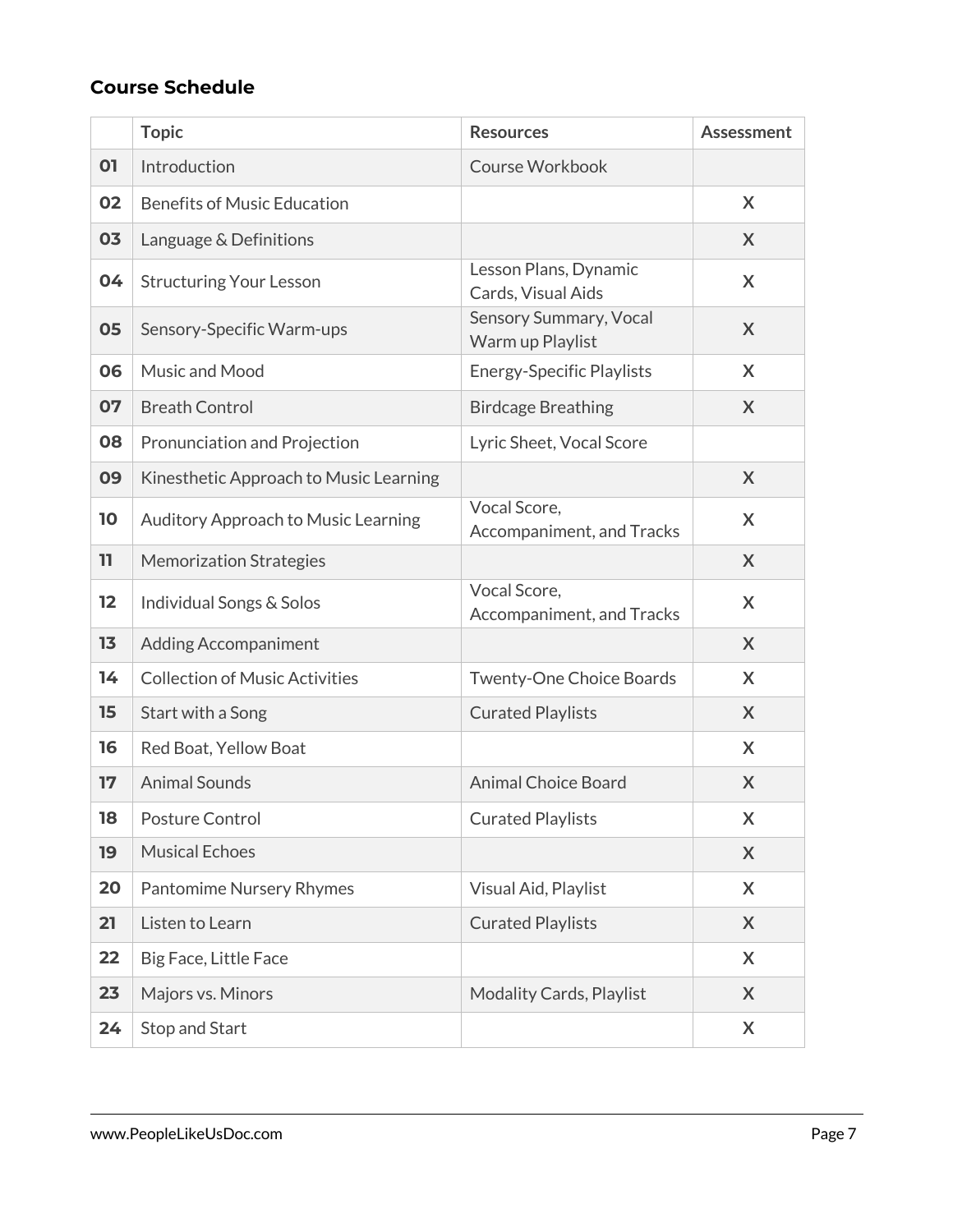| 25 | Largo vs. Presto                  | Tempo Cards, Playlist                            | X |
|----|-----------------------------------|--------------------------------------------------|---|
| 26 | <b>Dynamic Motions</b>            | Dynamic Cards, Playlists                         | X |
| 27 | <b>Birthday Candle</b>            | <b>Color Choice Board</b>                        | X |
| 28 | Move the Beat                     | Chart of Note Values,<br>Rhythm Sentences, Craft | X |
| 29 | Improv and Exploration            | <b>Curated Playlists</b>                         | X |
| 30 | Paradoxical Birthday              | <b>Emotion Choice Board</b>                      | X |
| 31 | Write an Original                 | Rhythm Ideas                                     | X |
| 32 | <b>Identity Web Songs</b>         | <b>Identity Web Template</b>                     | X |
| 33 | <b>Rhythm Categories</b>          | <b>Color Choice Board, Note</b><br>Values        | X |
| 34 | <b>Twelve Breathing Exercises</b> | <b>Visual Aids</b>                               | X |
| 35 | Conclusion                        |                                                  |   |

# **Additional Resources**

**Music Workbook** Summaries, Lesson Plans, and Key Points **Behavior as Communication** Workbook, People Like Us, Inc., 2021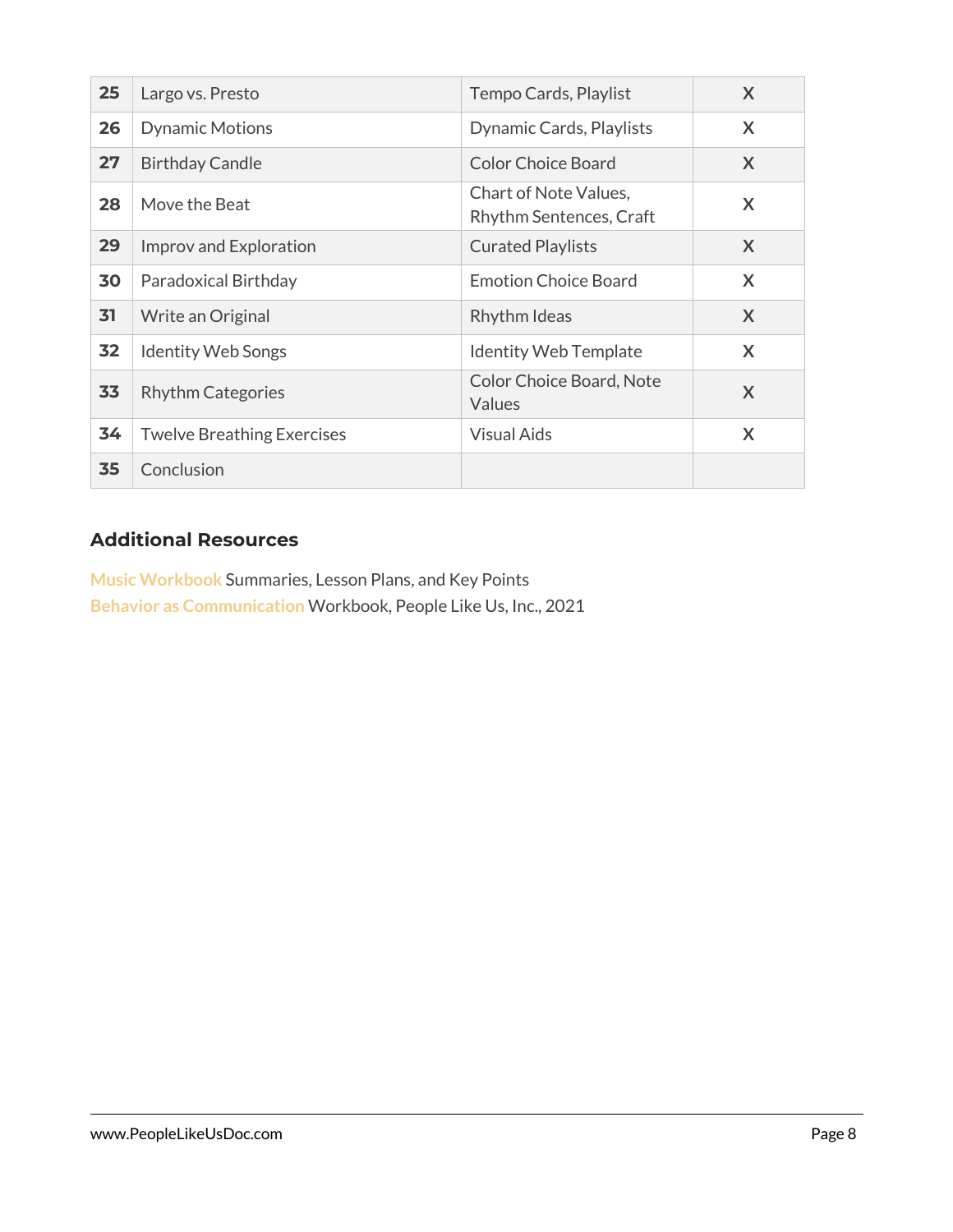# **U**: PEOPLE LIKE US **Teaching Movement Syllabus**

Teaching Movement to Students of All Abilities PLUMO05

## **Instructor Information**

| <b>Instructor</b> | Email                    | <b>Hours</b>   |
|-------------------|--------------------------|----------------|
| Allison Ballard   | info@peoplelikeusdoc.com | 5 Credit Hours |
| Nancy Laudon      |                          |                |
| Preston Pujol     |                          |                |

## **General Information**

### **Description**

Christena Barcelo

*Teaching Movement to Students of All Abilities*focuses on teaching educators how to use movement to develop proprioception, sequencing, cultural awareness, self-regulation, and fine and gross motor skills. The first half of the course explores movement theory and differentiation, while the second half of the course teaches fifteen activities instructors can use to develop the previously named skills.

#### **Expectations and Goals**

This course is indented for OTs, PTs, and their ESE counterparts. Educators will gain practical strategies and lesson plans that can be implemented immediately. This is accomplished through research-based curriculum, immersive demonstrations, and downloadable resources. Educators will also learn classroom management and assessment strategies.

#### **Methods of Evaluation**

To determine assimilation, assessments are required between modules after specific skills are taught and demonstrated. Professional development includes four and a half hours of lectures and demonstrations, with thirty minutes allotted to complete the included assessments. Educators will not be able to progress through the content, or receive a certificate of completion, until passing each assessment with a score of 70% or greater.

## **Optional Reading**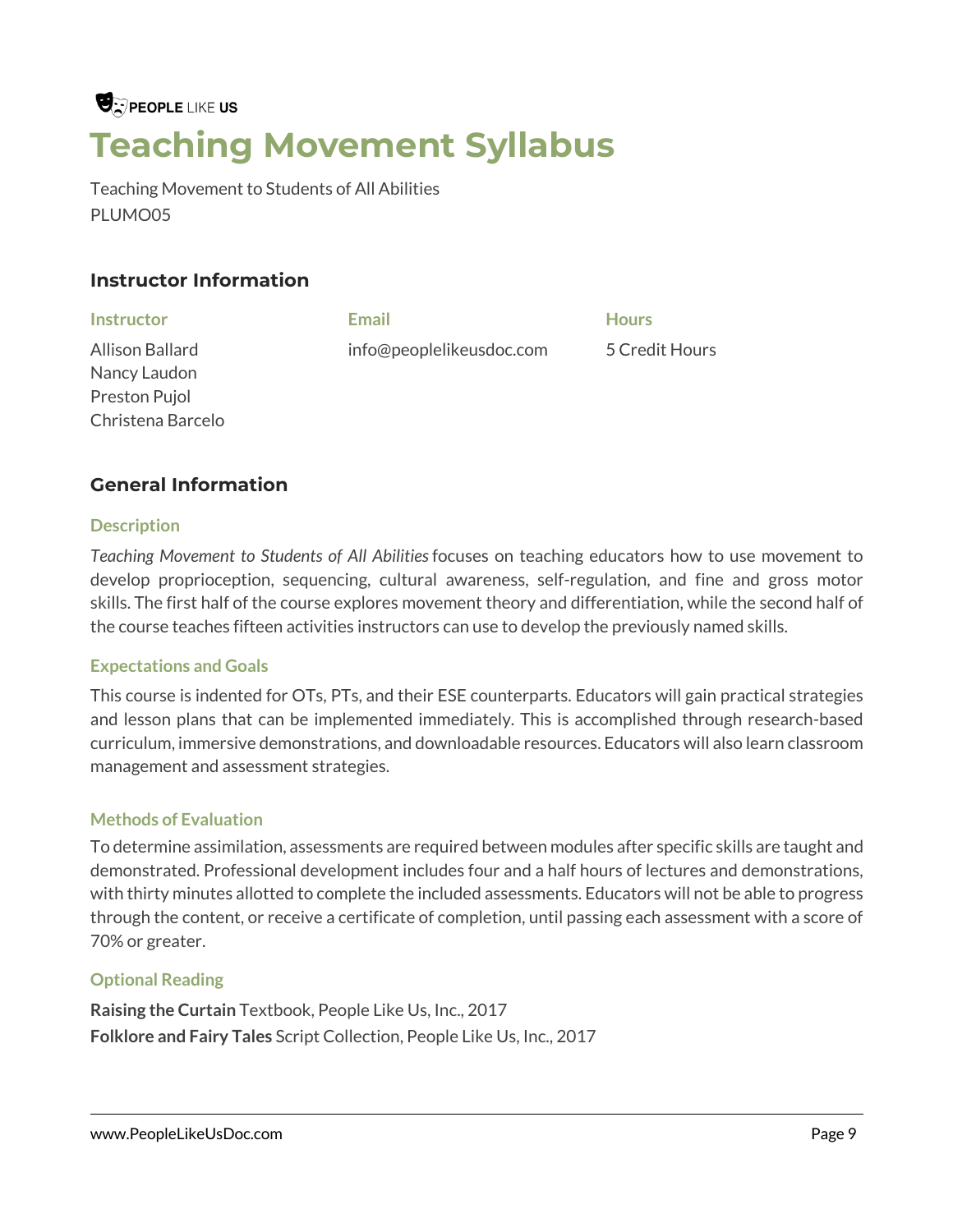|    | <b>Topic</b>                            | <b>Resources</b>                                         | <b>Assessment</b> |
|----|-----------------------------------------|----------------------------------------------------------|-------------------|
| 01 | Introduction                            | Course Workbook                                          |                   |
| 02 | Language & Definitions                  |                                                          | X                 |
| 03 | Dance as Bonding                        |                                                          | X                 |
| 04 | <b>Structuring Your Lesson</b>          | Lesson Plans, Visual Aid,<br>Warmup Playlist             | X                 |
| 05 | <b>Self-Regulating Dance</b>            | Progression Handout, Visual<br>Aid, Nature Sounds        | X                 |
| 06 | Powerful Playlists                      | Four Playlists                                           | X                 |
| 07 | Sensory-Specific Warm-ups               | Visual Aid, Playlists, Sensory<br>Summary, Sample Warmup | X                 |
| 08 | Adaptive Movement and Differentiation   |                                                          | X                 |
| 09 | Locomotor and Non-Locomotor<br>Movement |                                                          | X                 |
| 10 | <b>Utilizing TAs</b>                    |                                                          | X                 |
| 11 | Co-Creating Choreography                |                                                          | X                 |
| 12 | Using and Creating Choreography Videos  |                                                          | X                 |
| 13 | 10 Summarized Tips & Tricks             | Tip Summary, Lesson Plan                                 | X                 |
| 14 | Auditory Approach to Movement           |                                                          | X                 |
| 15 | <b>Visual Approach to Movement</b>      |                                                          | X                 |
| 16 | Kinesthetic Approach to Movement        |                                                          | X                 |
| 17 | <b>Collection of Dance Activities</b>   | <b>Twenty-One Choice Boards</b>                          | X                 |
| 18 | <b>Improv Circle</b>                    | Movement Choice Board,<br>Curtain Call Playlist          | X                 |
| 19 | <b>Free Dance</b>                       | <b>Curated Playlists</b>                                 | X                 |
| 20 | Step at A Time                          | Lesson Plans, Cutouts                                    | X                 |
| 21 | <b>Identity Web Dance</b>               | <b>Identity Web Template</b>                             | X                 |
| 22 | <b>Spacing and Formations</b>           | Stage Diagram                                            | X                 |
| 23 | Line Dance                              | Playlist                                                 | X                 |
| 24 | <b>Write Your Name</b>                  | <b>Body Choice Board</b>                                 | X                 |